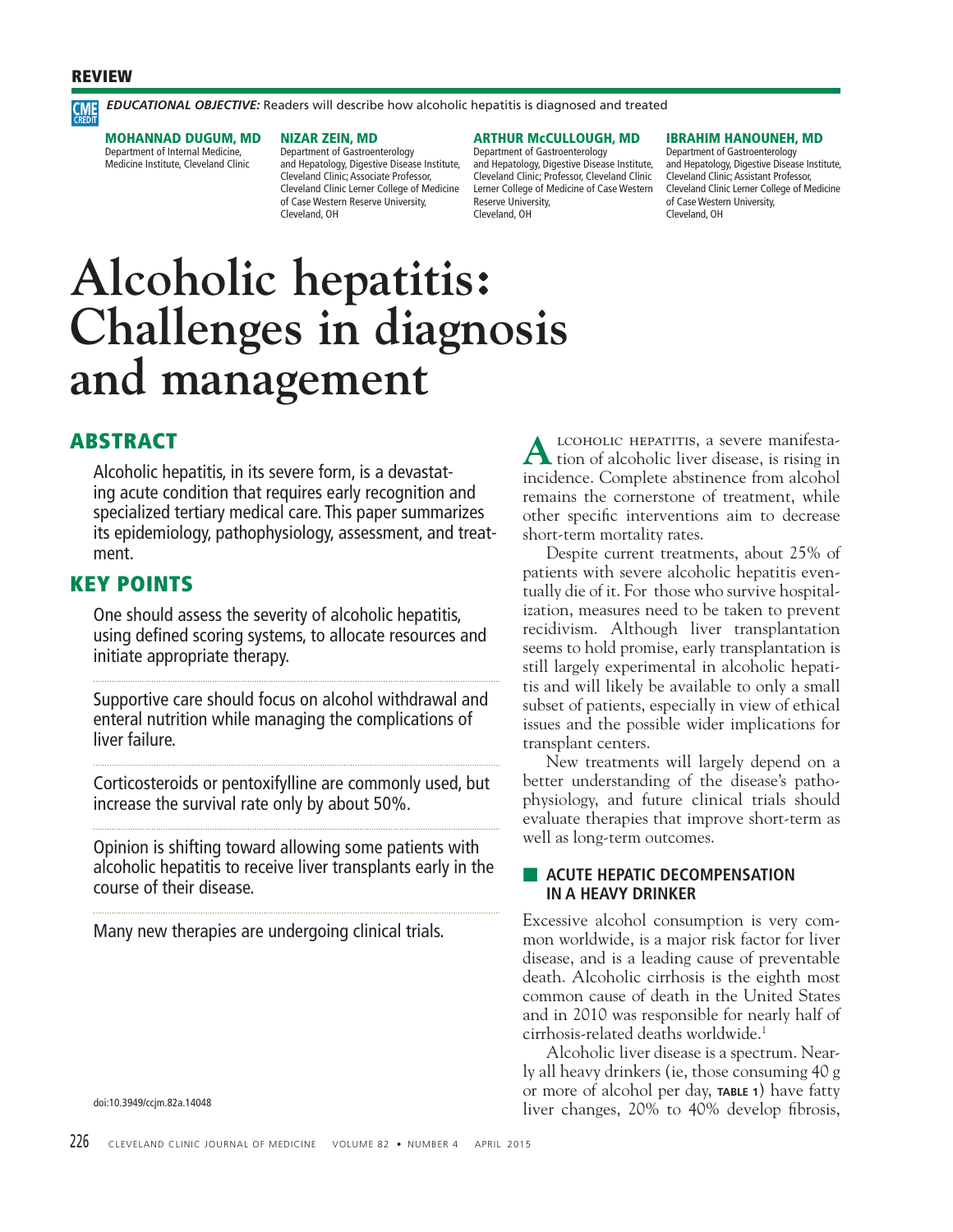10% to 20% progress to cirrhosis, and of those with cirrhosis, 1% to 2% are diagnosed with hepatocellular carcinoma every year.<sup>2</sup>

 Within this spectrum, alcoholic hepatitis is a well-defined clinical syndrome characterized by acute hepatic decompensation that typically results from long-standing alcohol abuse. Binge drinkers may also be at risk for alcoholic hepatitis, but good data on the association between drinking patterns and the risk of alcoholic hepatitis are limited.

 Alcoholic hepatitis varies in severity from mild to life-threatening.3 Although its exact incidence is unknown, its prevalence in alcoholics has been estimated at 20%.4 Nearly half of patients with alcoholic hepatitis have cirrhosis at the time of their acute presentation, and these patients generally have a poor prognosis, with a 28-day death rate as high as 50% in severe cases.5,6 Moreover, although alcoholic hepatitis develops in only a subset of patients with alcoholic liver disease, hospitalizations for it are increasing in the United States.7

 Women are at higher risk of developing alcoholic hepatitis, an observation attributed to the effect of estrogens on oxidative stress and inflammation, lower gastric alcohol dehydrogenase levels resulting in slower first-pass metabolism of alcohol, and higher body fat content causing a lower volume of distribution for alcohol than in men.8 The incidence of alcoholic hepatitis is also influenced by a number of demographic and genetic factors as well as nutritional status and coexistence of other liver diseases.9 Most patients diagnosed with alcoholic hepatitis are active drinkers, but it can develop even after significantly reducing or stopping alcohol consumption.

# ■ **FATTY ACIDS, ENZYMES, CYTOKINES, INFLAMMATION**

Alcohol consumption induces fatty acid synthesis and inhibits fatty acid oxidation, thereby promoting fat deposition in the liver.

 The major enzymes involved in alcohol metabolism are cytochrome P450 2E1 (CYP2E1) and alcohol dehydrogenase. CYP2E1 is inducible and is up-regulated when excess alcohol is ingested, while alcohol dehydrogenase function is relatively stable. Oxidative degradation of alcohol by these enzymes gen-

# **TABLE 1 Standard drink equivalentsa**

| <b>Beverage</b> | <b>Serving size</b> | <b>Amount</b><br>(fluid ounces) | Alcohol<br>(%) |
|-----------------|---------------------|---------------------------------|----------------|
| Liquor          | One shot            | 1.5                             | 40             |
| Wine            | One glass           | 5.0                             | 12             |
| <b>Beer</b>     | One can             | 120                             | 5              |

<sup>a</sup> In the United States, a standard drink is equal to 14.0 g (0.6 fl oz) of pure alcohol.

erates reactive oxygen species and acetaldehyde, inducing liver injury.10 Interestingly, it has been proposed that variations in the genes for these enzymes influence alcohol consumption and dependency as well as alcohol-driven tissue damage.

 In addition, alcohol disrupts the intestinal mucosal barrier, allowing lipopolysaccharides from gram-negative bacteria to travel to the liver via the portal vein. These lipopolysaccharides then bind to and activate sinusoidal Kupffer cells, leading to production of several cytokines such as tumor necrosis factor alpha, interleukin 1, and transforming growth factor beta. These cytokines promote hepatocyte inflammation, apoptosis, and necrosis (FIGURE 1).<sup>11</sup>

 Besides activating the innate immune system, the reactive oxygen species resulting from alcohol metabolism interact with cellular components, leading to production of protein adducts. These act as antigens that activate the adaptive immune response, followed by Band T-lymphocyte infiltration, which in turn contribute to liver injury and inflammation.<sup>12</sup>

# **THE DIAGNOSIS IS MAINLY CLINICAL**

The diagnosis of alcoholic hepatitis is mainly clinical. In its usual presentation, jaundice develops rapidly in a person with a known history of heavy alcohol use. Other symptoms and signs may include ascites, encephalopathy, and fever. On examination, the liver may be enlarged and tender, and a hepatic bruit has been reported.<sup>13</sup>

 Other classic signs of liver disease such as parotid enlargement, Dupuytren contracture, dilated abdominal wall veins, and spider nevi

# **Women are at higher risk of developing alcoholic hepatitis**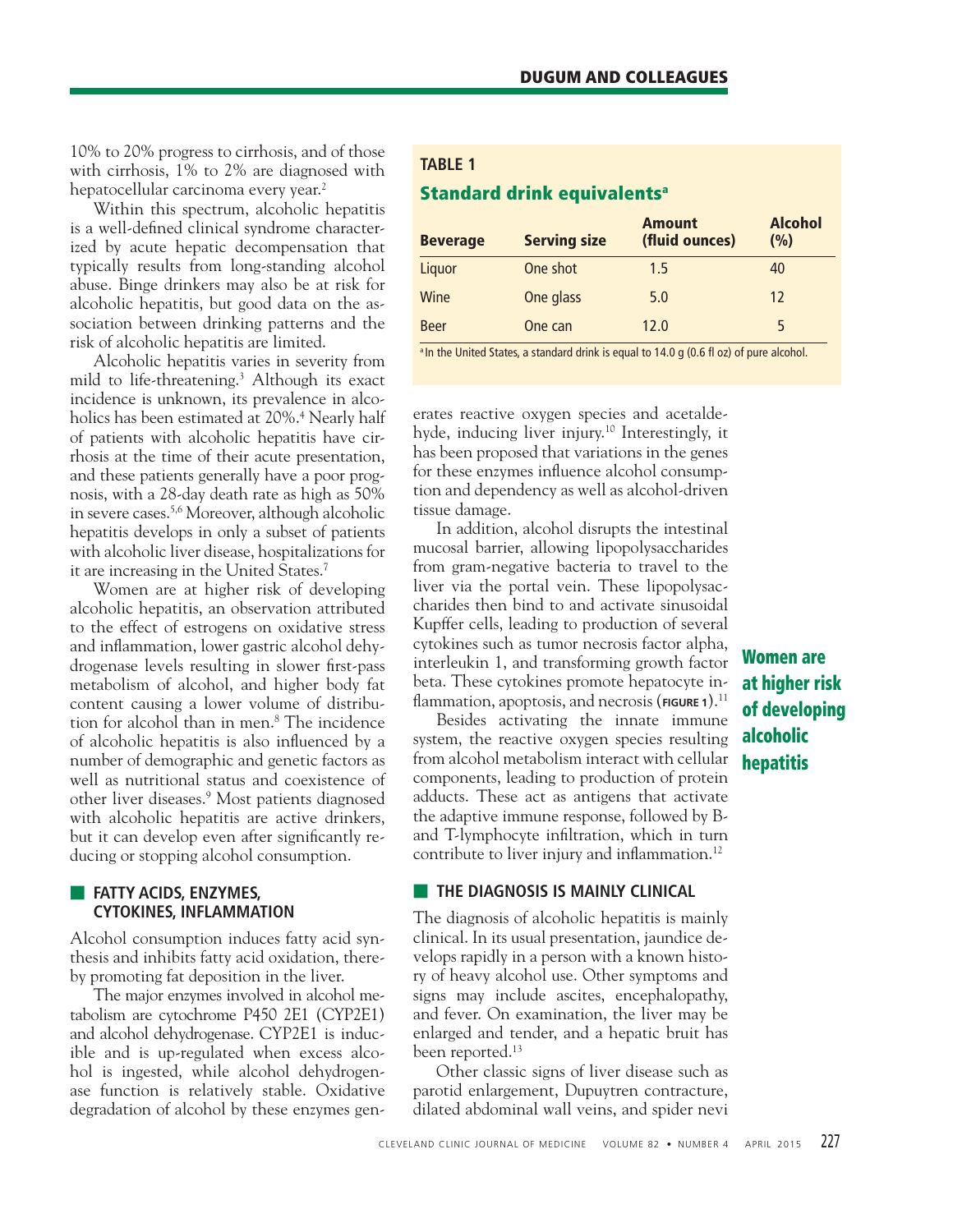can be present, but none is highly specific or sensitive for alcoholic hepatitis.

# **Elevated liver enzymes and other clues**

Laboratory tests are important in evaluating potential alcoholic hepatitis, although no single laboratory marker can definitively establish alcohol as the cause of liver disease. To detect alcohol consumption, biochemical markers such as aspartate aminotransferase (AST), alanine aminotransferase (ALT), mean corpuscular volume, carbohydrate-deficient transferrin, and, more commonly, gamma-glutamyl transpeptidase are used.

 In the acute setting, typical biochemical derangements in alcoholic hepatitis include elevated AST (up to 2 to 6 times the upper limit of normal; usually less than 300 IU/L) and elevated ALT to a lesser extent,<sup>14</sup> with an AST-to-ALT ratio greater than 2. Neutrophilia, anemia, hyperbilirubinemia, and coagulopathy with an elevated international normalized ratio are common.

 Patients with alcoholic hepatitis are also prone to develop bacterial infections, and about 7% develop hepatorenal syndrome, itself an ominous sign.<sup>15</sup>

 Imaging studies are valuable in excluding other causes of abnormal liver test results in patients who abuse alcohol, such as biliary obstruction, infiltrative liver diseases, and hepatocellular carcinoma.

# **Screen for alcohol intake**

During the initial evaluation of suspected alcoholic hepatitis, one should screen for excessive drinking. In a US Centers for Disease Control and Prevention study, only one of six US adults, including binge drinkers, said they had ever discussed alcohol consumption with a health professional.16 Many patients with alcoholic liver disease in general and alcoholic hepatitis in particular deny alcohol abuse or underreport their intake.17

 Screening tests such as the CAGE questionnaire and the Alcohol Use Disorders Identification Test can be used to assess alcohol dependence or abuse.18,19 The CAGE questionnaire consists of four questions:

- Have you ever felt you should *cut* down on your drinking?
- Have people *annoyed* you by criticizing your drinking?
- Have you ever felt *guilty* about your drinking?
- Have you ever had a drink first thing in the morning (an *eye-opener*) to steady your nerves or to get rid of a hangover?

A yes answer to two or more questions is considered clinically significant.

# **Is liver biopsy always needed?**

Although alcoholic hepatitis can be suspected on the basis of clinical and biochemical clues, liver biopsy remains the gold standard diagnostic tool. It confirms the clinical diagnosis of alcoholic hepatitis in about 85% of all patients and in up to  $95\%$  when significant hyperbilirubinemia is present.20

 However, whether a particular patient needs a biopsy is not always clear. The American Association for the Study of Liver Diseases (AASLD) recommends biopsy in patients who have a clinical diagnosis of severe alcoholic hepatitis for whom medical treatment is being considered and in those with an uncertain underlying diagnosis.

 Findings on liver biopsy in alcoholic hepatitis include steatosis, hepatocyte ballooning, neutrophilic infiltration, Mallory bodies (which represent aggregated cytokeratin intermediate filaments and other proteins), and scarring with a typical perivenular distribution as opposed to the periportal fibrosis seen in chronic viral hepatitis. Some histologic findings, such as centrilobular necrosis, may overlap alcoholic hepatitis and nonalcoholic steatohepatitis.

In addition to confirming the diagnosis and staging the disease, liver biopsy has prognostic value. The severity of inflammation and cholestatic changes correlates with poor prognosis and may also predict response to corticosteroid treatment in severe cases of alcoholic hepatitis.21

 However, the utility of liver biopsy in confirming the diagnosis and assessing the prognosis of alcoholic hepatitis is controversial for several reasons. Coagulopathy, thrombocytopenia, and ascites are all common in patients with alcoholic hepatitis, often making percutaneous liver biopsy contraindicated. Transjugular liver biopsy is not universally available outside tertiary care centers.

Needed is a minimally invasive test for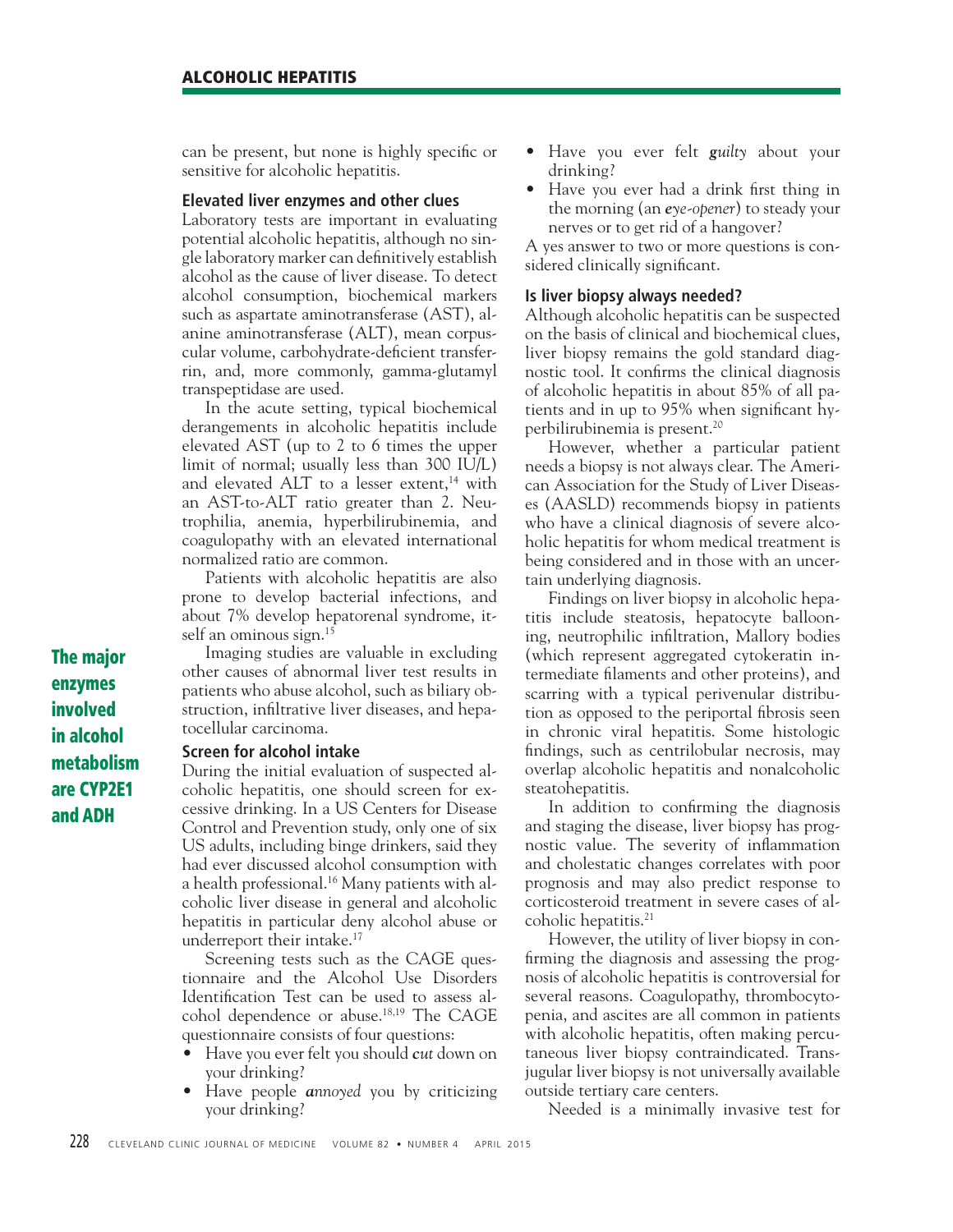# ■ **Alcoholic hepatitis: Pathogenesis and potential therapeutic targets**

Alcohol incudes hepatocyte injury through several mechanisms. The final common pathway leads to liver tissue inflammation, fibrosis, and necrosis.

> Lipopolysaccharides bind to Toll-like receptors and activate Kupffer cells, which in turn release a number of cytokines such as tumor necrosis factor (TNF) alpha, interleukin 1  $(II-1)$ , and interleukin 6 (IL-6) that promote tissue inflammation. TNF alpha also mediates cellular apoptosis and necrosis by activating death-induction molecules known as caspases. Anakinra (an IL-1 antagonist) and emricasan (a caspase protease inhibitor) could minimize alcohol-induced liver injury.



# **FIGURE 1**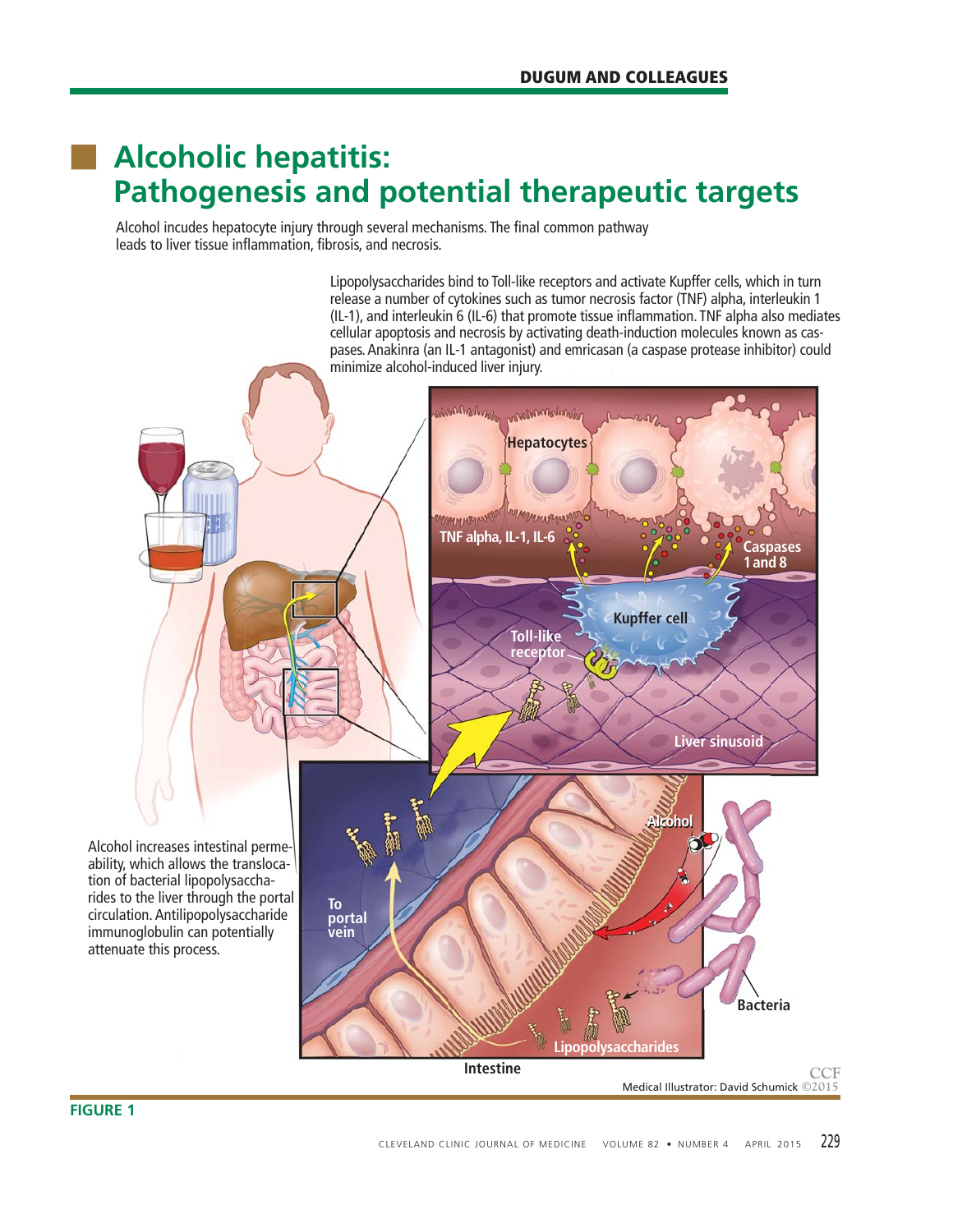assessing this disease. Breath analysis might be such a test, offering a noninvasive means to study the composition of volatile organic compounds and elemental gases and an attractive method to evaluate health and disease in a patient-friendly manner. Our group devised a model based on breath levels of trimethylamine and pentane. When we tested it, we found that it distinguishes patients with alcoholic hepatitis from those with acute liver decompensation from causes other than alcohol and controls without liver disease with up to 90% sensitivity and 80% specificity.<sup>22</sup>

# ■ **ASSESSING THE SEVERITY OF ALCOHOLIC HEPATITIS**

Several models have been developed to assess the severity of alcoholic hepatitis and guide treatment decisions (**TABLE 2**).

**The MDF** (Maddrey Discriminant Function)<sup>6</sup> system was the first scoring system developed and is still the most widely used. A score of 32 or higher indicates severe alcoholic hepatitis and has been used as the threshold for starting treatment with corticosteroids.<sup>6</sup>

 The MDF has limitations. Patients with a score lower than 32 are considered not to have severe alcoholic hepatitis, but up to 17% of them still die. Also, since it uses the prothrombin time, its results can vary considerably among laboratories, depending on the sensitivity of the thromboplastin reagent used.

**The MELD** (Model for End-stage Liver Disease) score. Sheth et al<sup>23</sup> compared the MELD and the MDF scores in assessing the severity of alcoholic hepatitis. They found that the MELD performed as well as the MDF in predicting 30-day mortality. A MELD score of greater than 11 had a sensitivity in predicting 30-day mortality of 86% and a specificity of 81%, compared with 86% and 48%, respectively, for MDF scores greater than 32.

 Another study found a MELD score of 21 to have the highest sensitivity and specificity in predicting mortality (an estimated 90-day death rate of 20%). Thus, a MELD score of 21 is an appropriate threshold for prompt consideration of specific therapies such as corticosteroids.<sup>24</sup>

 The MELD score has become increasingly important in patients with alcoholic hepatitis, as some of them may become candidates for liver transplantation (see below). Also, serial MELD scores in hospitalized patients have prognostic implications, since an increase of 2 or more points in the first week has been shown to predict in-hospital mortality.<sup>25</sup>

**The GAHS** (Glasgow Alcoholic Hepatitis Score) $26$  was shown to identify patients with alcoholic hepatitis who have an especially poor prognosis and need corticosteroid therapy. In those with a GAHS of 9 or higher, the 28-day survival rate was 78% with corticosteroid treatment and 52% without corticosteroid treatment; survival rates at 84 days were 59% and 38%, respectively.26

**The ABIC scoring system** (Age, Serum Bilirubin, INR, and Serum Creatinine) stratifies patients by risk of death at 90 days<sup>27</sup>:

- Score less than 6.71: low risk (100% survival)
- A score 6.71–8.99: intermediate risk (70% survival)
- A score 9.0 or higher: high risk (25% survival).

 Both the GAHS and ABIC score are limited by lack of external validation.

**The Lille score.**28 While the above scores are used to identify patients at risk of death from alcoholic hepatitis and to decide on starting corticosteroids, the Lille score is designed to assess response to corticosteroids after 1 week of treatment. It is calculated based on five pretreatment variables and the change in serum bilirubin level at day 7 of corticosteroid therapy. Lille scores range from 0 to 1; a score higher than 0.45 is associated with a 75% mortality rate at 6 months and indicates a lack of response to corticosteroids and that these drugs should be discontinued.28

# ■ **MANAGEMENT**

# **Supportive treatment**

**Abstinence from alcohol** is the cornerstone of treatment of alcoholic hepatitis. Early management of alcohol abuse or dependence is, therefore, warranted in all patients with alcoholic hepatitis. Referral to addiction specialists, motivational therapies, and anticraving drugs such as baclofen can be utilized.

**Treat alcohol withdrawal.** Alcoholics who suddenly decrease or discontinue their alcohol use are at high risk of alcohol withdrawal syn-

**Usual presentation: rapid onset of jaundice in a person with a history of heavy alcohol use**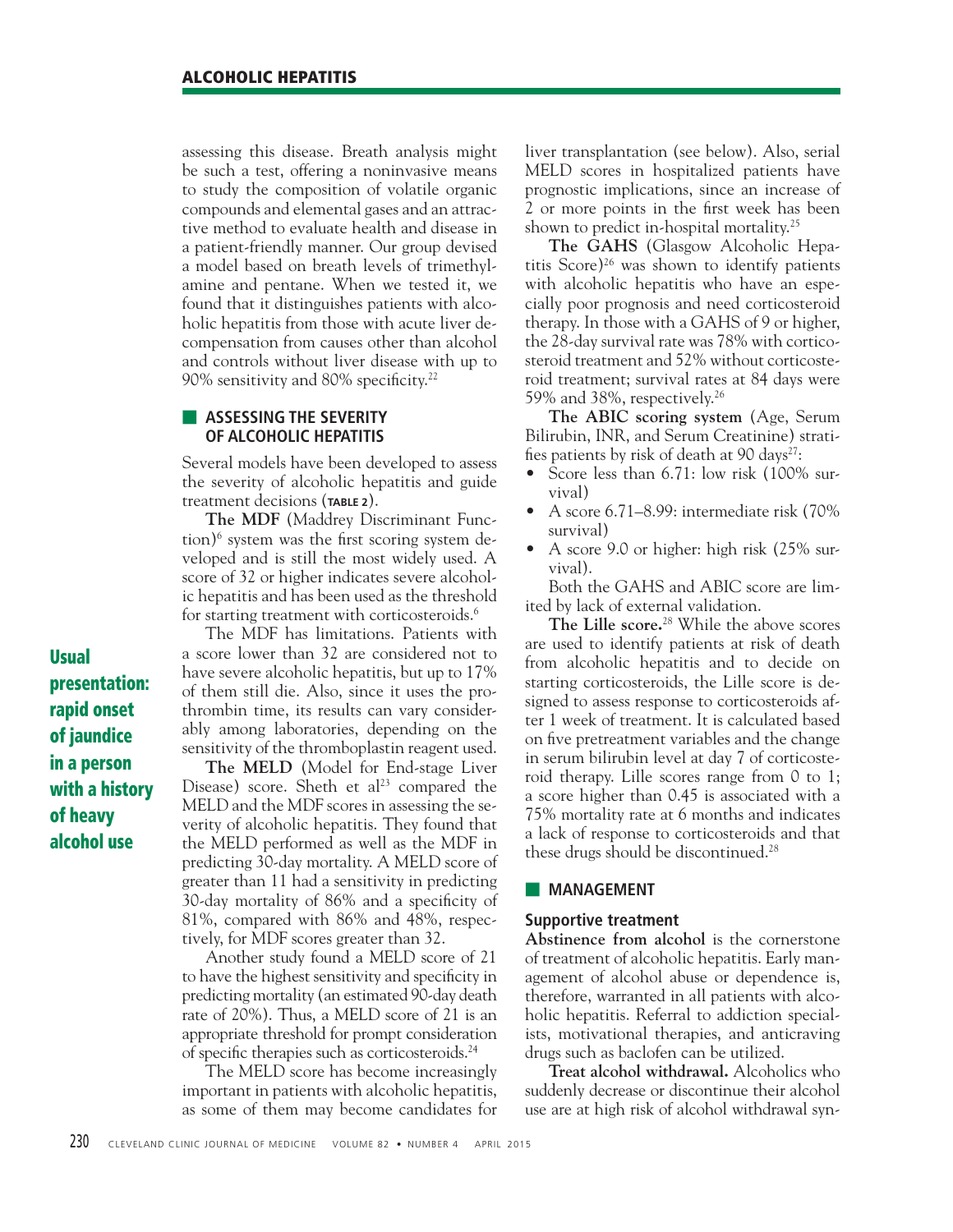# **TABLE 2**

# **Prognostic scoring systems of alcoholic hepatitis**

| <b>Scoring system</b>                                                          | <b>Calculation</b> <sup>a</sup>                                                                                                                                                                                                                                                                                                                               |           |                |       | <b>Severe disease</b><br>score |
|--------------------------------------------------------------------------------|---------------------------------------------------------------------------------------------------------------------------------------------------------------------------------------------------------------------------------------------------------------------------------------------------------------------------------------------------------------|-----------|----------------|-------|--------------------------------|
| <b>MDF</b> (Maddrey Discriminant<br>Function) <sup>6</sup>                     | $(4.6 \times$ [patient's prothrombin time in seconds – control prothrombin<br>time in seconds]) + (serum bilirubin in mq/dL)                                                                                                                                                                                                                                  | $\geq$ 32 |                |       |                                |
| <b>MELD</b> (Model for End-Stage<br>Liver Disease) <sup>23</sup>               | $(3.8 \times \log_e \text{serum bilirubin level in mg/dL}) + (11.2 \times \log_e \text{international})$<br>normalized ratio) + $(9.6 \times \log_e \text{serum creationine level in mg/dL}) + 6.4$                                                                                                                                                            | $\geq 21$ |                |       |                                |
| <b>GAHS</b> (Glasgow Alcoholic<br>Hepatitis Score) <sup>26</sup>               | <b>Points</b>                                                                                                                                                                                                                                                                                                                                                 |           |                |       | $\geq 9$                       |
|                                                                                |                                                                                                                                                                                                                                                                                                                                                               | 1         | $\overline{2}$ | 3     |                                |
|                                                                                | Age (years)                                                                                                                                                                                                                                                                                                                                                   | < 50      | $\geq 50$      |       |                                |
|                                                                                | White blood cell<br>count ( $\times$ 10 <sup>9</sup> /L)                                                                                                                                                                                                                                                                                                      | < 15      | $\geq 15$      |       |                                |
|                                                                                | Urea (mmol/L)                                                                                                                                                                                                                                                                                                                                                 | < 5       | $\geq 5$       |       |                                |
|                                                                                | Prothrombin time<br>ratio                                                                                                                                                                                                                                                                                                                                     | < 1.5     | $1.5 - 2.0$    | > 2.0 |                                |
|                                                                                | Bilirubin (µmol/L)                                                                                                                                                                                                                                                                                                                                            | < 125     | $125 - 250$    | > 250 |                                |
|                                                                                | Sum the points assigned for each of the 5 variables                                                                                                                                                                                                                                                                                                           |           |                |       |                                |
| <b>ABIC</b> (Age, Serum Bilirubin,<br>INR, and Serum Creatinine) <sup>27</sup> | $(0.1 \times$ age in years) + $(0.08 \times$ serum bilirubin in mq/dL) +<br>$(0.3 \times$ serum creatinine in mg/dL) + $(0.8 \times$ international normalized ratio)                                                                                                                                                                                          | $\geq 9$  |                |       |                                |
| Lille score <sup>28</sup>                                                      | 3.19 – (0.101 $\times$ age in years) + (0.147 $\times$ albumin on day 0 in g/L) +<br>$(0.0165 \times$ the change in bilirubin between day 0 and day 7 of cortico-<br>steroid treatment in $\mu$ mol/L) - (0.206 if renal insufficiency is present)<br>$-$ (0.0065 $\times$ bilirubin on day 0 in µmol/L) $-$ (0.0096 $\times$ prothrombin<br>time in seconds) | > 0.45    |                |       |                                |
| <sup>a</sup> Calculators are available online.                                 |                                                                                                                                                                                                                                                                                                                                                               |           |                |       |                                |

drome. Within 24 hours after the last drink, patients can experience increases in their heart rate and blood pressure, along with irritability and hyperreflexia. Within the next few days, more dangerous complications including seizures and delirium tremens can arise.

 Alcohol withdrawal symptoms should be treated with short-acting benzodiazepines or clomethiazole, keeping the risk of worsening encephalopathy in mind.<sup>29</sup> If present, complications of cirrhosis such as encephalopathy, ascites, and variceal bleeding should be managed.

**Nutritional support** is important. Proteincalorie malnutrition is common in alcoholics, as are deficiencies of vitamin A, vitamin D, thiamine, folate, pyridoxine, and zinc.<sup>30</sup> Although a randomized controlled trial comparing enteral nutrition (2,000 kcal/day) vs corticosteroids (prednisolone 40 mg/day) in patients with alcoholic hepatitis did not show any difference in the 28-day mortality rate, those who received nutritional support and survived the first month had a lower mortality rate than those treated with corticosteroids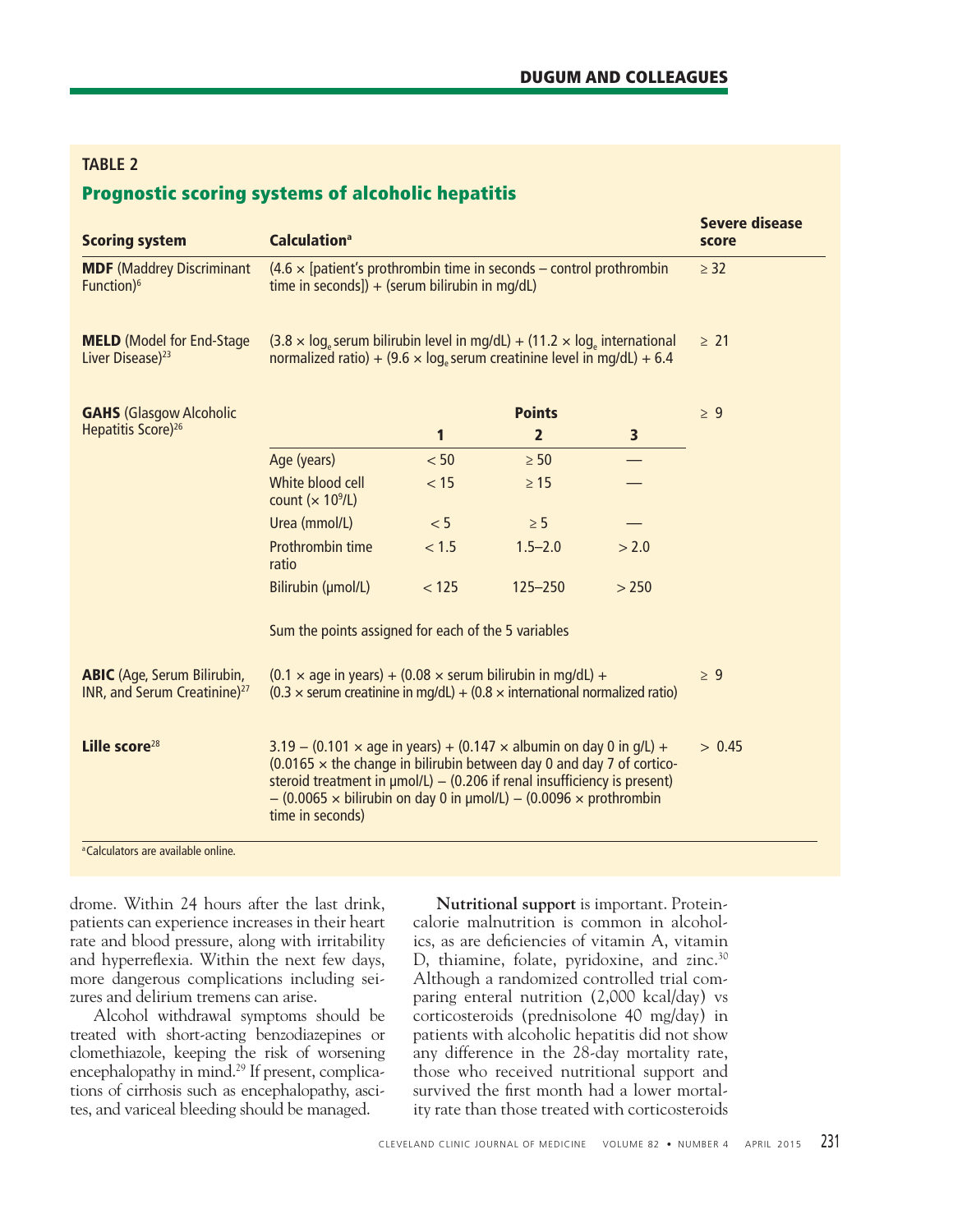$(8\% \text{ vs } 37\%).$ <sup>31</sup> A daily protein intake of 1.5 g per kilogram of body weight is therefore recommended, even in patients with hepatic encephalopathy.15

 Combining enteral nutrition and corticosteroid treatment may have a synergistic effect but is yet to be investigated.

**Screen for infection.** Patients with alcoholic hepatitis should be screened for infection, as about 25% of those with severe alcoholic hepatitis have an infection at admission.32 Since many of these patients meet the criteria for systemic inflammatory response syndrome, infections can be particularly difficult to diagnose. Patients require close clinical monitoring as well as regular pancultures for early detection. Antibiotics are frequently started empirically even though we lack specific evidence-based guidelines on this practice.33

# **Corticosteroids**

Various studies have evaluated the role of corticosteroids in treating alcoholic hepatitis, differing considerably in sample populations, methods, and end points. Although the results of individual trials differ, meta-analyses indicate that corticosteroids have a moderate beneficial effect in patients with severe alcoholic hepatitis.

For example, Rambaldi et al<sup>34</sup> performed a meta-analysis that concluded the mortality rate was lower in alcoholic hepatitis patients with MDF scores of at least 32 or hepatic encephalopathy who were treated with corticosteroids than in controls (relative risk 0.37, 95% confidence interval 0.16–0.86).

 Therefore, in the absence of contraindications, the AASLD recommends starting corticosteroids in patients with severe alcoholic hepatitis, defined as an MDF score of 32 or higher.<sup>21</sup> The preferred agent is oral prednisolone 40 mg daily or parenteral methylprednisolone 32 mg daily for 4 weeks and then tapered over the next 2 to 4 weeks or abruptly discontinued. Because activation of prednisone is decreased in patients with liver disease, prednisolone (the active form) is preferred over prednisone (the inactive precursor).35 In alcoholic hepatitis, the number needed to treat with corticosteroids to prevent one death has been calculated<sup>36</sup> at 5.

As mentioned, response to corticosteroids

is commonly assessed at 1 week of treatment using the Lille score. A score higher than 0.45 predicts a poor response and should trigger discontinuation of corticosteroids, particularly in those classified as null responders (Lille score  $> 0.56$ ).

 Adverse effects of steroids include sepsis, gastrointestinal bleeding, and steroid psychosis. Of note, patients who have evidence of hepatorenal syndrome or gastrointestinal bleeding tend to have a less favorable response to corticosteroids. Also, while infections were once considered a contraindication to steroid therapy, recent evidence suggests that steroid use might not be precluded in infected patients after appropriate antibiotic therapy. Infections occur in about a quarter of all alcoholic hepatitis patients treated with steroids, more frequently in null responders (42.5%) than in responders (11.1%), which supports corticosteroid discontinuance at 1 week in null responders.32

# **Pentoxifylline**

An oral phosphodiesterase inhibitor, pentoxifylline, also inhibits production of several cytokines, including tumor necrosis factor alpha. At a dose of 400 mg orally three times daily for 4 weeks, pentoxifylline has been used in treating severe alcoholic hepatitis (MDF score  $\geq$  32) and is recommended especially if corticosteroids are contraindicated, as with sepsis.<sup>21</sup>

 An early double-blind clinical trial randomized patients with severe alcoholic hepatitis to receive either pentoxifylline 400 mg orally three times daily or placebo. Of the patients who received pentoxifylline, 24.5% died during the index hospitalization, compared with 46.1% of patients who received placebo. This survival benefit was mainly related to a markedly lower incidence of hepatorenal syndrome as the cause of death in the pentoxifylline group than in the placebo group (50% vs 91.7% of deaths).37

 In a small clinical trial in patients with severe alcoholic hepatitis, pentoxifylline recipients had a higher 3-month survival rate than prednisolone recipients (35.29% vs 14.71%, *P* = .04).38 However, a larger trial showed no improvement in 6-month survival with the combination of prednisolone and pentoxifylline compared with prednisolone alone (69.9% vs

**Typical biochemical derangements include elevated AST and, to a lesser extent, ALT**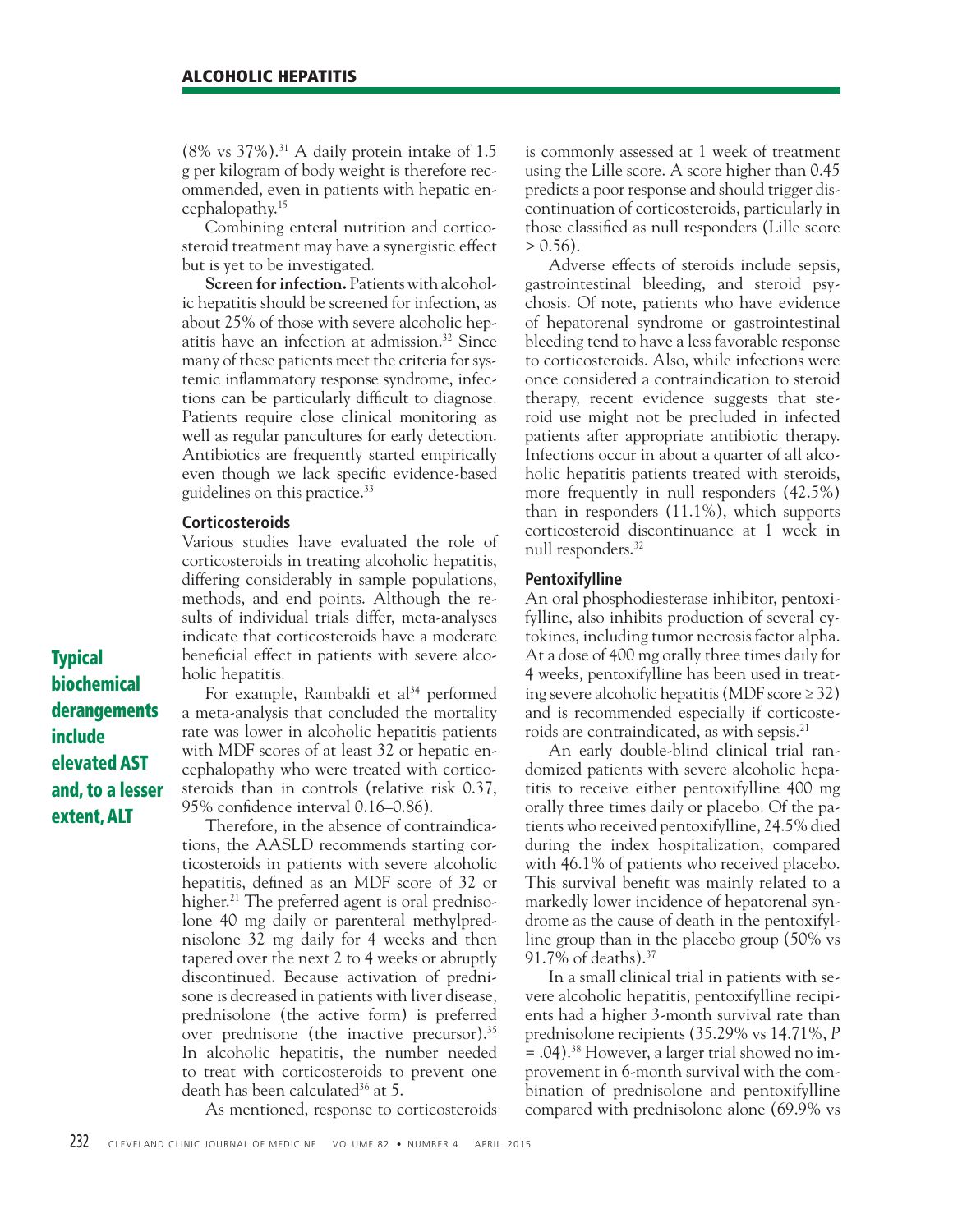

**FIGURE 2.** Management algorithm for alcoholic hepatitis.

ADAPTED FROM THE GUIDELINES OF THE AASLD AND EUROPEAN ASSOCIATION FOR THE STUDY OF THE LIVER.

69.2%,  $P = .91$ ).<sup>39</sup> Also, a meta-analysis of five randomized clinical trials found no survival benefit with pentoxifylline therapy. $40$ 

 Of note, in the unfortunate subgroup of patients who have a poor response to corticosteroids, no alternative treatment, including pentoxifylline, has been shown to be effective.<sup>41</sup>

 **Prednisone or pentoxifylline?** Very recently, results of the Steroids or Pentoxifylline for Alcoholic Hepatitis (STOPAH) trial have been released.42 This is a large, multicenter, double-blinded clinical trial that aimed to provide a definitive answer to whether corticosteroids or pentoxifylline (or both) are beneficial in patients with alcoholic hepatitis.

The study included 1,103 adult patients with severe alcoholic hepatitis (MDF score  $\geq$  32) who were randomized to monotherapy with prednisolone or pentoxifylline, combination therapy, or placebo. The primary end point was mortality at 28 days, and secondary end points included mortality at 90 days and at 1 year. Prednisolone reduced 28-day mortality by about 39%. In contrast, the 28-day mortality rate was similar in patients who received pentoxifylline and those who did not. Also, neither drug was significantly associated with a survival benefit beyond 28 days. The investigators concluded that pentoxifylline has no impact on disease progression and should not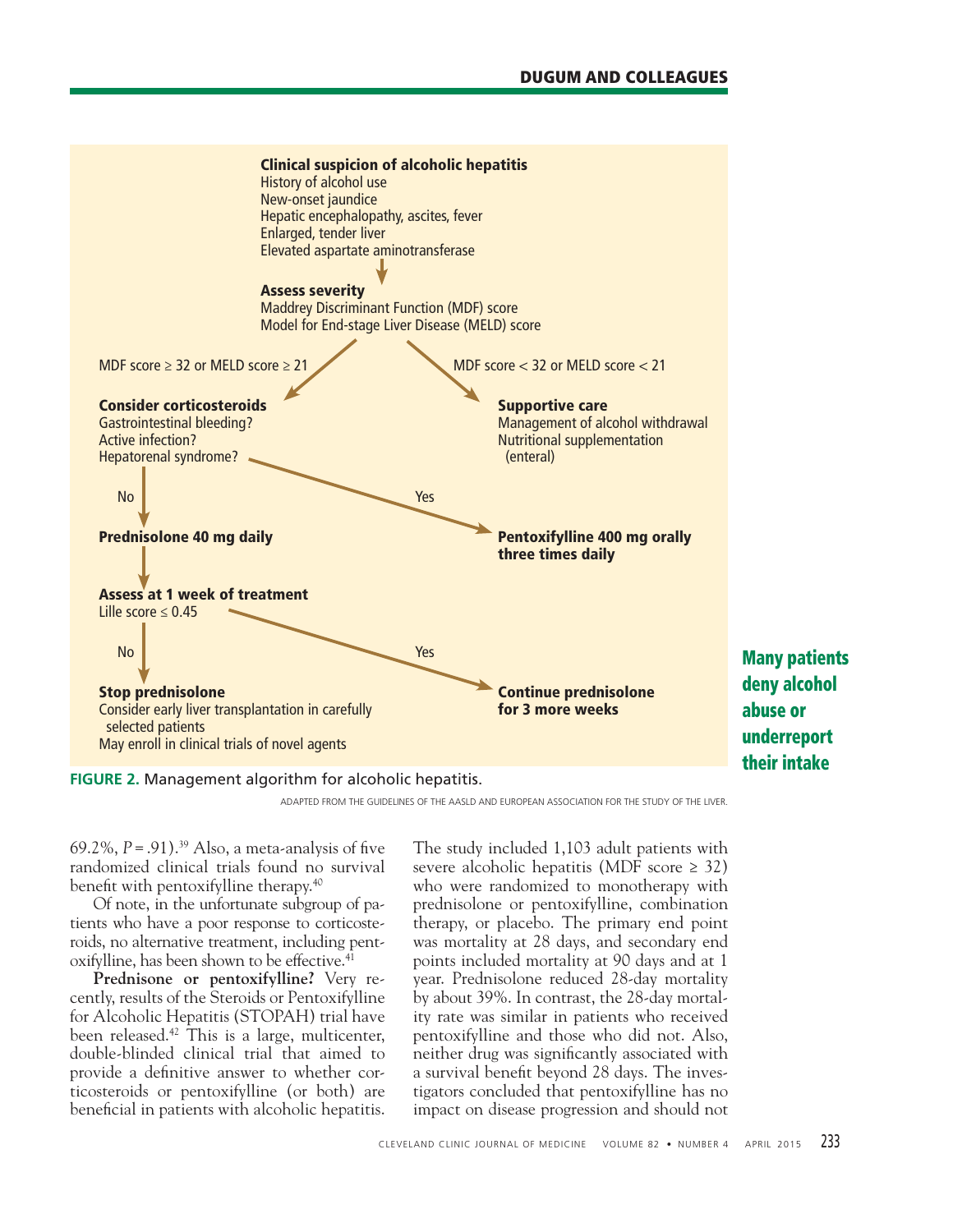be used for the treatment of severe alcoholic hepatitis.<sup>42</sup>

# **Other tumor necrosis factor alpha inhibitors not recommended**

Two other tumor necrosis factor alpha inhibitors, infliximab and etanercept, have been tested in clinical trials in alcoholic hepatitis. Unfortunately, the results were not encouraging, with no major reduction in mortality.43–45 In fact, these trials demonstrated a significantly increased risk of infections in the treatment groups. Therefore, these drugs are not recommended for treating alcoholic hepatitis.

 A possible explanation is that tumor necrosis factor alpha plays an important role in liver regeneration, aiding in recovery from alcohol-induced liver injury, and inhibiting it can have deleterious consequences.

#### **Other agents**

A number of other agents have undergone clinical trials in alcoholic hepatitis.

*N***-acetylcysteine,** an antioxidant that replenishes glutathione stores in hepatocytes, was evaluated in a randomized clinical trial in combination with prednisolone.<sup>46</sup> Although the 1-month mortality rate was significantly lower in the combination group than in the prednisolone-only group (8% vs 24%, *P* = .006), 3-month and 6-month mortality rates were not. Nonetheless, the rates of infection and hepatorenal syndrome were lower in the combination group. Therefore, corticosteroids and *N*-acetylcysteine may have synergistic effects, but the optimum duration of *N*-acetylcysteine therapy needs to be determined in further studies.

**Vitamin E, silymarin, propylthiouracil, colchicine, and oxandrolone** (an anabolic steroid) have also been studied, but with no convincing benefit.<sup>21</sup>

# **Role of liver transplantation**

Liver transplantation for alcoholic liver disease has been a topic of great medical and social controversy. The view that alcoholic patients are responsible for their own illness led to caution when contemplating liver transplantation. Many countries require 6 months of abstinence from alcohol before placing a patient on the liver transplant list, posing a major obstacle to patients with alcoholic hepatitis, as almost all are active drinkers at the time of presentation and many will die within 6 months. Reasons for this 6-month rule include donor shortage and risk of recidi $v$ ism. $47$ 

 With regard to survival following alcoholic hepatitis, a study utilizing the United Network for Organ Sharing database matched patients with alcoholic hepatitis and alcoholic cirrhosis who underwent liver transplantation. Rates of 5-year graft survival were 75% in those with alcoholic hepatitis and 73% in those with alcoholic cirrhosis  $(P = .97)$ , and rates of patient survival were 80% and 78% (*P* = .90), respectively. Proportional regression analysis adjusting for other variables showed no impact of the etiology of liver disease on graft or patient survival. The investigators concluded that liver transplantation could be considered in a select group of patients with alcoholic hepatitis who do not improve with medical therapy.48

 In a pivotal case-control prospective study,49 26 patients with Lille scores greater than 0.45 were listed for liver transplantation within a median of 13 days after nonresponse to medical therapy. The cumulative 6-month survival rate was higher in patients who received a liver transplant early than in those who did not (77% vs 23%, *P* < .001). This benefit was maintained through 2 years of follow-up (hazard ratio 6.08, *P* = .004). Of note, all these patients had supportive family members, no severe coexisting conditions, and a commitment to alcohol abstinence (although 3 patients resumed drinking after liver transplantation).49

 Although these studies support early liver transplantation in carefully selected patients with severe alcoholic hepatitis, the criteria for transplantation in this group need to be refined. Views on alcoholism also need to be reconciled, as strong evidence is emerging that implicates genetic and environmental influences on alcohol dependence.

### **Management algorithm**

**FIGURE 2** shows a suggested management algorithm for alcoholic hepatitis, adapted from the guidelines of the AASLD and European Association for the Study of the Liver.

**Abstinence from alcohol is the cornerstone of treatment of alcoholic hepatitis**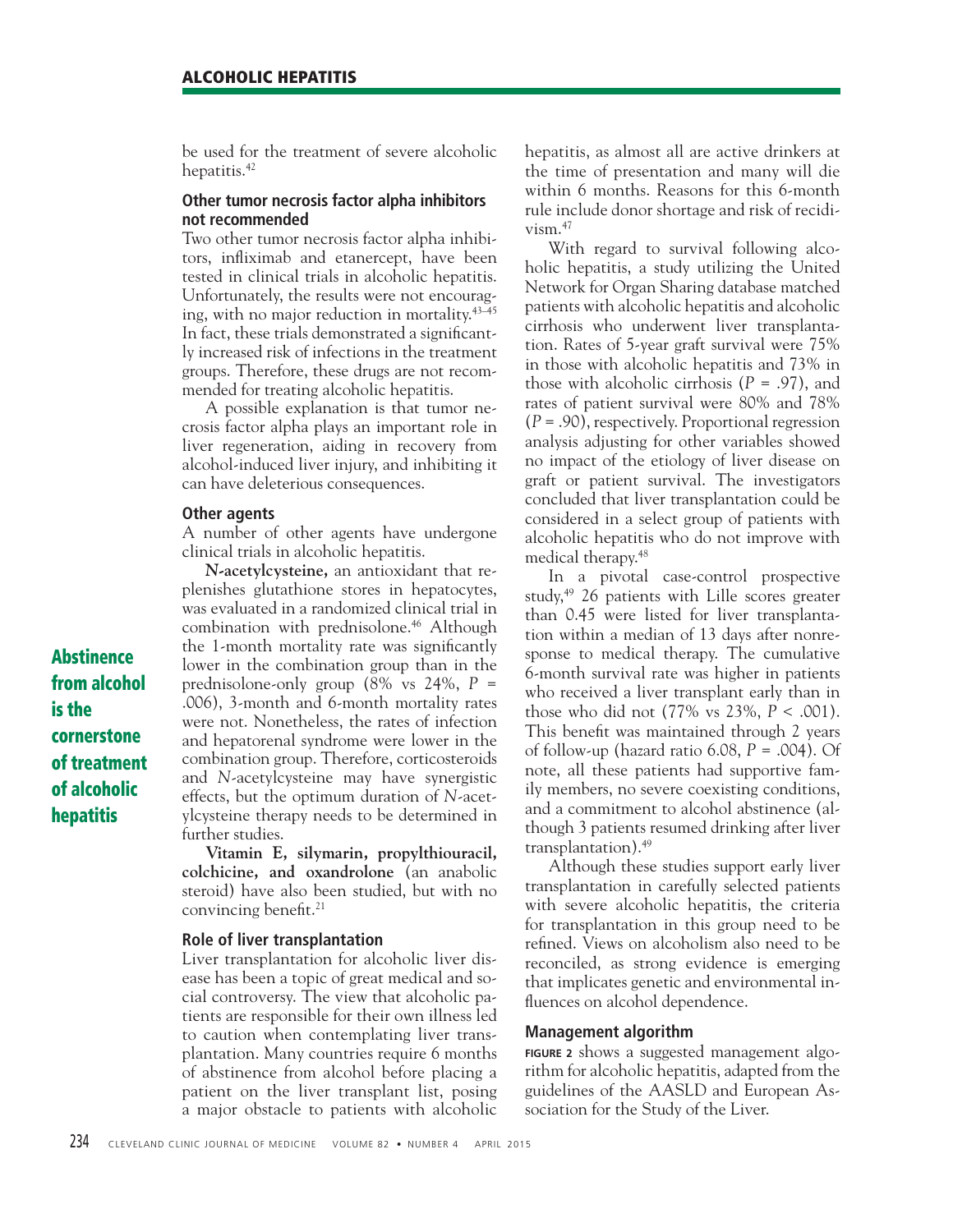# ■ **NEW THERAPIES NEEDED**

Novel therapies for severe alcoholic hepatitis are urgently needed to help combat this devastating condition. Advances in understanding its pathophysiology have uncovered several new therapeutic targets, and new agents are already being evaluated in clinical trials.

**IMM 124-E,** a hyperimmune bovine colostrum enriched with immunoglobulin G antilipopolysaccharide, is going to be evaluated in combination with prednisolone in patients with severe alcoholic hepatitis.

**Anakinra,** an interleukin 1 receptor antagonist, has significant anti-inflammatory activity and is used to treat rheumatoid arthritis. A clinical trial to evaluate its role in alcoholic

#### ■ **REFERENCES**

- 1. **Rehm J, Samokhvalov AV, Shield KD**. Global burden of alcoholic liver diseases. J Hepatol 2013; 59:160–168.
- 2. **Teli MR, Day CP, Burt AD, Bennett MK, James OF**. Determinants of progression to cirrhosis or fibrosis in pure alcoholic fatty liver. Lancet 1995; 346:987–990.
- 3. Alcoholic liver disease: morphological manifestations. Review by an international group. Lancet 1981; 1:707–711.
- 4. **Naveau S, Giraud V, Borotto E, Aubert A, Capron F, Chaput JC**. Excess weight risk factor for alcoholic liver disease. Hepatology 1997; 25:108–111.
- 5. Basra S, Anand BS. Definition, epidemiology and magnitude of alcoholic hepatitis. World J Hepatol 2011; 3:108–113.
- 6. **Maddrey WC, Boitnott JK, Bedine MS, Weber FL Jr, Mezey E, White RI Jr**. Corticosteroid therapy of alcoholic hepatitis. Gastroenterology 1978; 75:193–199.
- 7. **Jinjuvadia R, Liangpunsakul S, for the Translational Research and Evolving Alcoholic Hepatitis Treatment Consortium**. Trends in alcoholic hepatitis-related hospitalizations, financial burden, and mortality in the United States. J Clin Gastroenterol 2014 Jun 25 (Epub ahead of print).
- 8. **Sato N, Lindros KO, Baraona E, et al**. Sex difference in alcohol-related organ injury. Alcohol Clin Exp Res 2001; 25(suppl s1):40S–45S.
- 9. **Singal AK, Kamath PS, Gores GJ, Shah VH**. Alcoholic hepatitis: current challenges and future directions. Clin Gastroenterol Hepatol 2014; 12:555–564.
- 10. **Seitz HK, Stickel F**. Risk factors and mechanisms of hepatocarcinogenesis with special emphasis on alcohol and oxidative stress. Biol Chem 2006; 387:349–360.
- 11. **Thurman RG**. II. Alcoholic liver injury involves activation of Kupffer cells by endotoxin. Am J Physiol 1998; 275:G605–G611.
- 12. **Duddempudi AT**. Immunology in alcoholic liver disease. Clin Liver Dis 2012; 16:687–698.
- 13. **Lischner MW, Alexander JF, Galambos JT**. Natural history of alcoholic hepatitis. I. The acute disease. Am J Dig Dis 1971; 16:481–494.
- 14. **Cohen JA, Kaplan MM**. The SGOT/SGPT ratio—an indicator of alcoholic liver disease. Dig Dis Sci 1979; 24:835–838.
- 15. **Lucey MR, Mathurin P, Morgan TR**. Alcoholic hepatitis. N Engl J Med 2009; 360:2758–2769.
- 16. **McKnight-Eily LR, Liu Y, Brewer RD, et al; Centers for Disease Control and Prevention (CDC)**. Vital signs: communication between health professionals and their patients about alcohol use—44 states and the District of Columbia, 2011. MMWR Morb Mortal Wkly Rep 2014; 63:16–22.
- 17. **Grant BF**. Barriers to alcoholism treatment: reasons for not seeking treatment in a general population sample. J Stud Alcohol 1997;

hepatitis has been designed in which patients with severe alcoholic hepatitis (defined as a MELD score  $\geq$  21) will be randomized to receive either methylprednisolone or a combination of anakinra, pentoxifylline, and zinc (a mineral that improves gut integrity).

**Emricasan,** an orally active caspase protease inhibitor, is another agent currently being tested in a phase 2 clinical trial in patients with severe alcoholic hepatitis. Since caspases induce apoptosis, inhibiting them should theoretically dampen alcohol-induced hepatocyte injury.

**Interleukin 22,** a hepatoprotective cytokine, shows promise as a treatment and will soon be evaluated in alcoholic hepatitis.

58:365–371.

- 18. **Aertgeerts B, Buntinx F, Kester A**. The value of the CAGE in screening for alcohol abuse and alcohol dependence in general clinical populations: a diagnostic meta-analysis. J Clin Epidemiol 2004; 57:30–39.
- 19. The Alcohol Use Disorders Identification Test Guidelines for Use in Primary Care. Second Edition. World Health Organization. Department of Mental Health and Substance Dependence. http://whqlibdoc.who.int/hq/2001/who\_msd\_msb\_01.6a.pdf. Accessed February 3, 2015.
- 20. **Hamid R, Forrest EH**. Is histology required for the diagnosis of alcoholic hepatitis? A review of published randomised controlled trials. Gut 2011; 60(suppl 1):A233.
- 21. **O'Shea RS, Dasarathy S, McCullough AJ; Practice Guideline Committee of the American Association for the Study of Liver Diseases; Practice Parameters Committee of the American College of Gastroenterology**. Alcoholic liver disease. Hepatology 2010; 51:307–328.
- 22. **Hanouneh IA, Zein NN, Cikach F, et al**. The breathprints in patients with liver disease identify novel breath biomarkers in alcoholic hepatitis. Clin Gastroenterol Hepatol 2014; 12:516–523.
- 23. **Sheth M, Riggs M, Patel T**. Utility of the Mayo End-Stage Liver Disease (MELD) score in assessing prognosis of patients with alcoholic hepatitis. BMC Gastroenterol 2002; 2:2.
- 24. **Dunn W, Jamil LH, Brown LS, et al**. MELD accurately predicts mortality in patients with alcoholic hepatitis. Hepatology 2005; 41:353– 358.
- 25. **Srikureja W, Kyulo NL, Runyon BA, Hu KQ**. MELD score is a better prognostic model than Child-Turcotte-Pugh score or Discriminant Function score in patients with alcoholic hepatitis. J Hepatol 2005; 42:700–706.
- 26. **Forrest EH, Morris AJ, Stewart S, et al**. The Glasgow alcoholic hepatitis score identifies patients who may benefit from corticosteroids. Gut 2007; 56:1743–1746.
- 27. **Dominguez M, Rincón D, Abraldes JG, et al**. A new scoring system for prognostic stratification of patients with alcoholic hepatitis. Am J Gastroenterol 2008; 103:2747–2756.
- 28. **Louvet A, Naveau S, Abdelnour M, et al**. The Lille model: a new tool for therapeutic strategy in patients with severe alcoholic hepatitis treated with steroids. Hepatology 2007; 45:1348–1354.
- 29. **Mayo-Smith MF, Beecher LH, Fischer TL, et al; Working Group on the Management of Alcohol Withdrawal Delirium, Practice Guidelines Committee, American Society of Addiction Medicine**. Management of alcohol withdrawal delirium. An evidence-based practice guideline. Arch Intern Med 2004; 164:1405–1412.